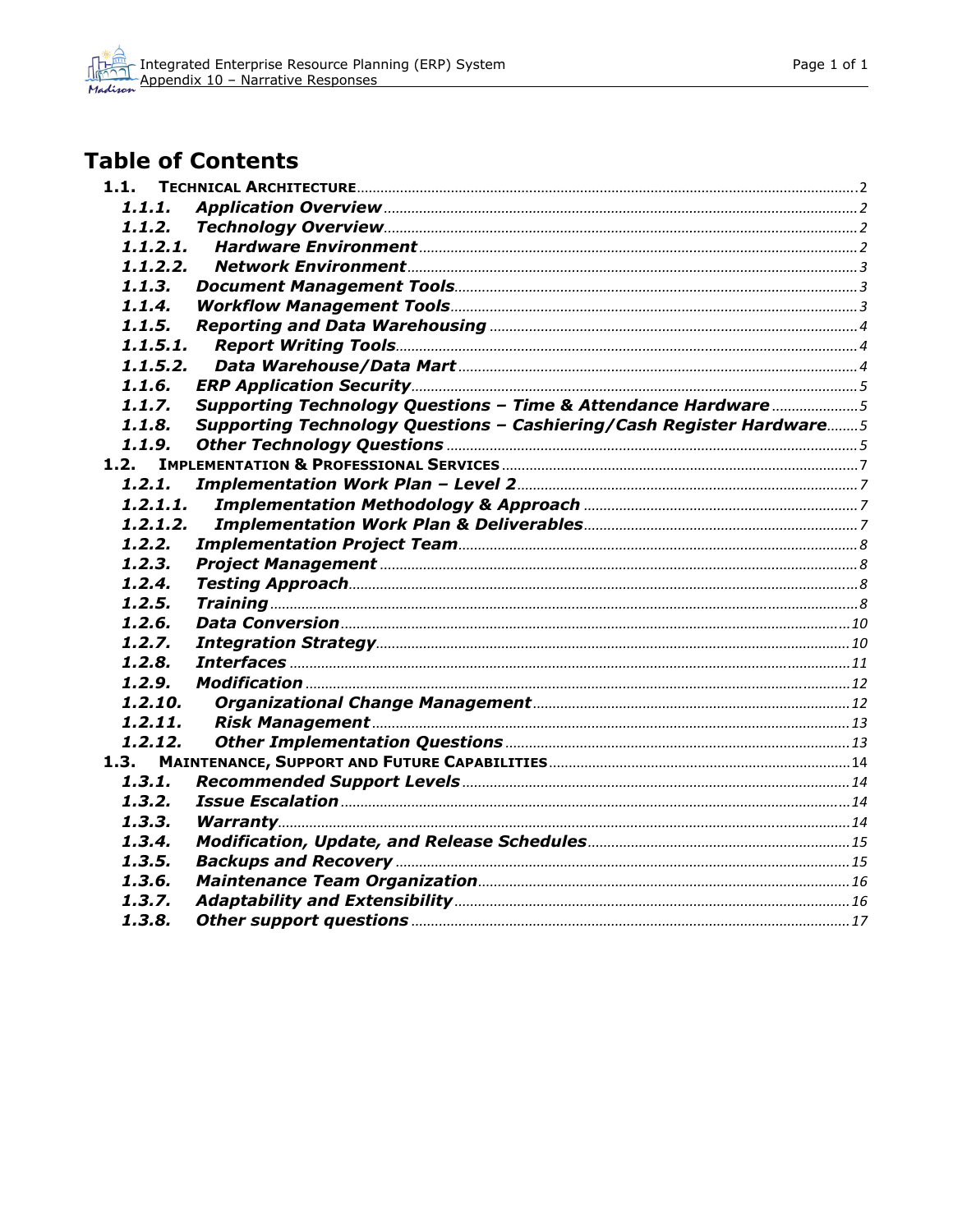## <span id="page-1-0"></span>**1.1. Technical Architecture**

Please refer to Appendix 3, "Technical Background" for a description of the current technical environment at the City of Madison. Note: It is the City's direction that Proposers will propose their "mainstream" technologies. It is expected that Proposers are aware of the platform and database technology selections made by their customers and furthermore know which platforms and database technologies have the largest installed base and the most mature code base and/or vendor support expertise.

### **1.1.1. Application Overview**

Describe in detail your proposed software solution for this proposal. Include the following items.

- A. Provide the name of the proposed system(s), modules within each system, middleware, current version(s), and release date(s). Identify each system as core software or third party software.
- B. Describe the Web functionality of the proposed systems, both current capabilities and future direction.
- C. Identify the programming language for each module of the proposed systems including the report writer(s). Additionally identify any programming languages that are proprietary.
- D. Describe in detail the proposed database platform(s) for your proposed solution.
- E. Describe the system technical architecture (i.e. multi-tiered, thin client, web-based, etc.)
- F. Describe the integration of the proposed system modules. Identify any modules that are not fully integrated.
- G. Describe in detail your proposed IT technical development toolset solution for this proposal.
- H. Describe how your solution would be performance tested.
- I. Describe how your solution would perform during peak periods (e.g., benefits enrollment).
- J. Will your firm commit to transaction response times? If so, what is your stated commitment?
- K. Describe the monitoring tools to be used and how alerts from the monitoring of various components of the solution (e.g., physical infrastructure operating systems, integration services, and applications) would be managed and integrated for root-cause analysis of incidents and problems.

### **1.1.2. Technology Overview**

#### **1.1.2.1. Hardware Environment**

The City of Madison's IT Department is intending to procure hardware required for the project through existing procurement contracts. Therefore, it is critical that the proposer include detailed specifications and recommendations for hardware sizing appropriate to the requirements for the City of Madison. The City's IT Department will develop the hardware estimate for the Cost Proposal based upon the representations provided by the vendor(s).

Describe in detail your proposed hardware environment solution for this proposal. Include the following items:

A. Describe the hardware required for the City of Madison to support the scope of software proposed within the RFP response: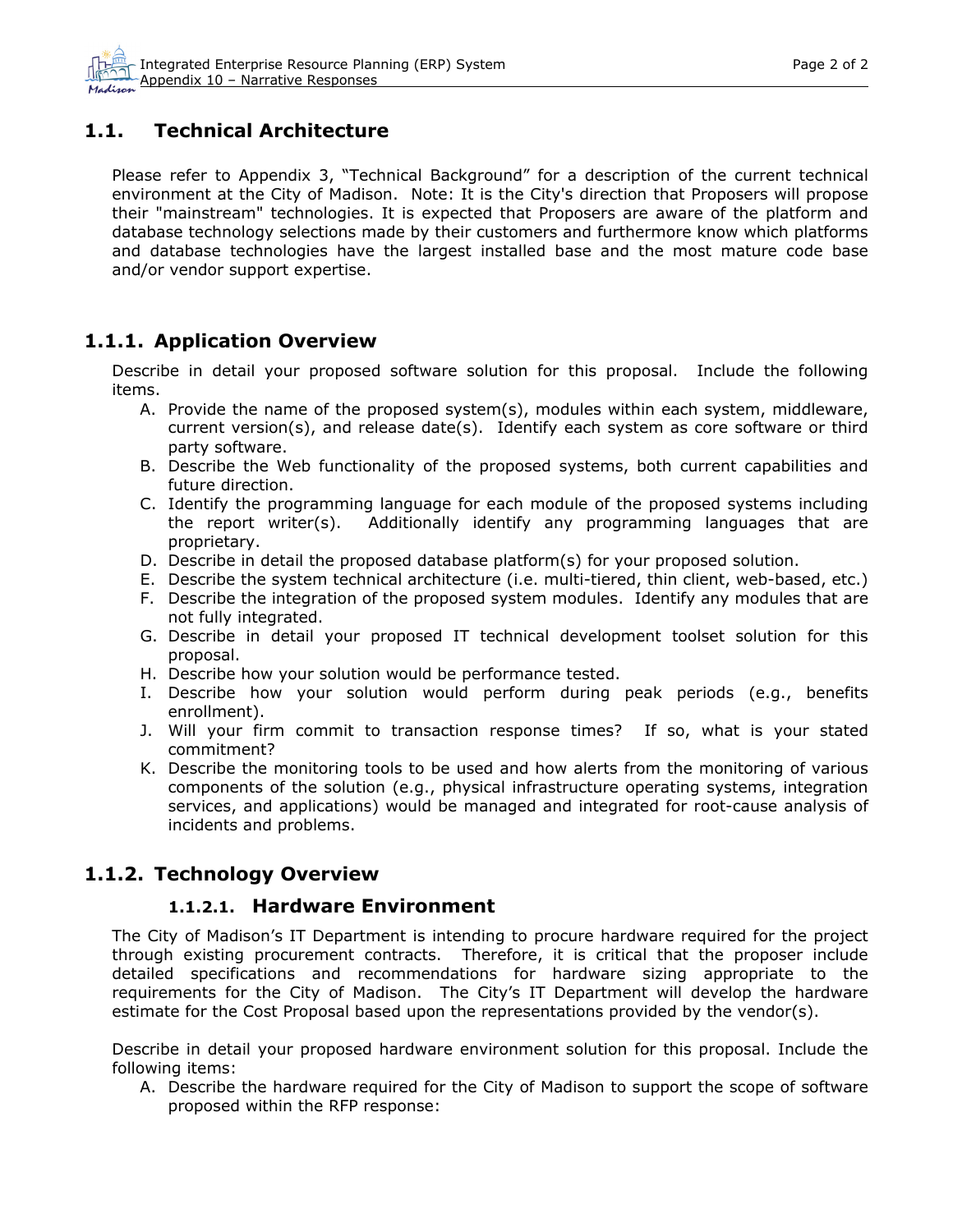- $\circ$  Server recommendations/requirements (including detailed specifications) for all components of the solution (database, application, web, third-party, printing, etc.)
- <span id="page-2-0"></span>B. Explain your approach to sizing of the hardware environment.
- C. Describe how the vendor will take responsibility for approving the sizing of the hardware infrastructure given Madison intends to procure the hardware.
- D. Describe the number of environments recommended for the City of Madison to maintain both pre-implementation and post-implementation and the purpose of each environment.
- E. Describe your recommended workstation configuration including any and all user peripherals (including detailed specifications).

### **1.1.2.2. Network Environment**

Describe in detail your proposed network environment solution for this proposal. Include the following items:

- A. Describe the preferred physical architecture for your solution. Also include documentation on the conceptual and preferred technologies your solution uses.
- B. Describe your architecture roadmap for upcoming and future releases.
- C. Describe the overall networking and connectivity solution that will be necessary to provide access to the ERP, including from the following locations outside the City network:
	- Employees using wireless devices in the field (e.g., handheld devices or laptop computers).
	- Employees working from home, a hotel or other locations where a City of Madison network connection is not available.
	- Other locations.
- D. Describe the specifications of the network and connectivity infrastructure required to support the ERP solution.
- E. Describe the assumptions around network bandwidth required for each desktop workstation.
- F. Describe your recommended and ideal environment for the City. List the gaps in the current network design (See Appendix 3 – "Technical Background") and describe how the City can fill those gaps.

### **1.1.3. Document Management Tools**

Describe in detail your proposed workflow tools solution for this proposal. Include the following items:

- A. Describe how your solution enables document storage and retrieval so that source documents can be tracked within the system.
- B. Describe how your solution may integrate with the City's Docfinity electronic document management system (EDMS).

### **1.1.4. Workflow Management Tools**

Describe in detail your proposed workflow tools solution for this proposal. Include the following items:

- A. Describe how your solution enables workflow management both within the solution and integrating with other tools.
- B. Describe specifically which modules of your software support the standard workflow tools.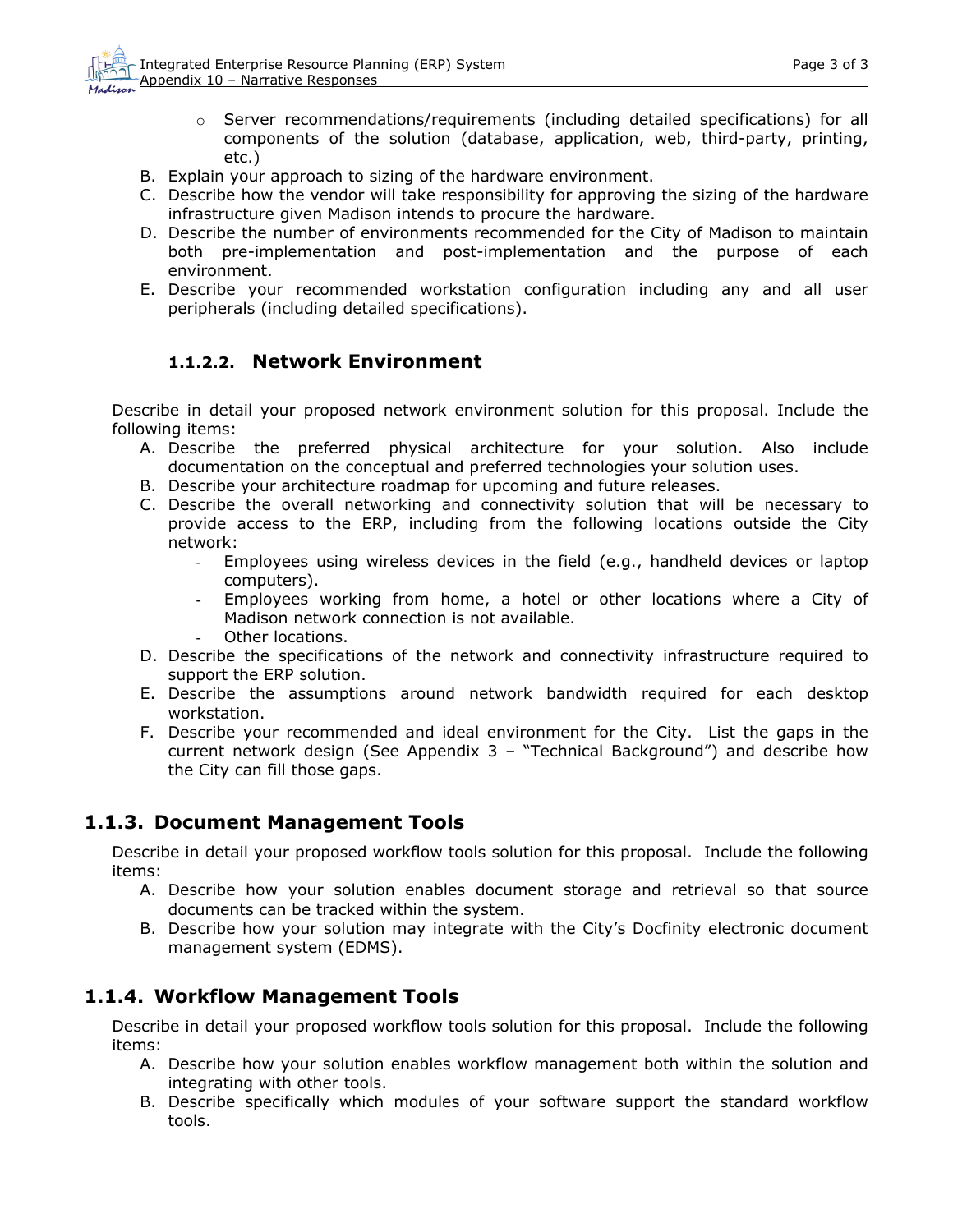<span id="page-3-0"></span>C. Describe specifically which modules of your software do not support workflow.

## **1.1.5. Reporting and Data Warehousing**

#### **1.1.5.1. Report Writing Tools**

Describe in detail your proposed report writing tools solution for this proposal. Include the following items:

- A. Describe the recommended solution's reporting capabilities (dashboards, scorecards, shared reports, event triggered reporting, report versioning, and job scheduling).
	- Describe how user created templates can be shared in a user community.
- B. Describe the reporting application architecture and how it relates to the back-end infrastructure. Differentiate between any architecture components (Independent data marts, Bus Architecture, Hub and Spoke, Centralized or Federated).
	- Describe the impact using your report writer will have on the production environment.
	- Describe whether you do/do not recommend running reports against mirrored data bases.
- C. Describe in depth any analytical reporting capabilities within the product(s).
- D. Describe and differentiate between embedded/on-line transactional reporting against any analytical reporting.
- E. Describe in detail any third party vendor reporting engines embedded within the product(s).
	- Describe any Architecture or Reporting Licenses you have with third parties.
- F. Describe how metadata is created, administered/maintained and shared in terms of business, technical, application, and process metadata.
- G. Describe any performance concerns in using the report writing tools.
- H. Describe the following information analysis and reporting tools provided by the proposed system:
	- Standard on-screen inquiries
	- On-screen print screen capabilities for screens, inquiries and reports
	- Query tools
	- Report writer
- I. Describe how the product(s) create value at an organization level from the perspective of business intelligence and meeting strategic directives.
- J. Describe how your solution enables business intelligence both with the solution and integrating with other tools. Please list any other tools to which your solution has been successfully integrated.
- K. Describe in detail how the Crystal Reports Enterprise reporting toolset, currently utilized by the City, could be leveraged to supplement your proposed reporting solution on an as needed basis.
- L. Identify any reporting limitations for producing reports on data contained within the database via the proposed toolsets.

### **1.1.5.2. Data Warehouse/Data Mart**

Describe in detail any proposed data warehouse/data mart solution for this proposal. Include the following items:

- A. Describe if the software product or specific module being proposed in your solution includes data warehouse / data mart reporting functionality.
- B. If your proposed solution includes such functionality, explain the features, functionality, data model, extract/load capabilities, and reporting available.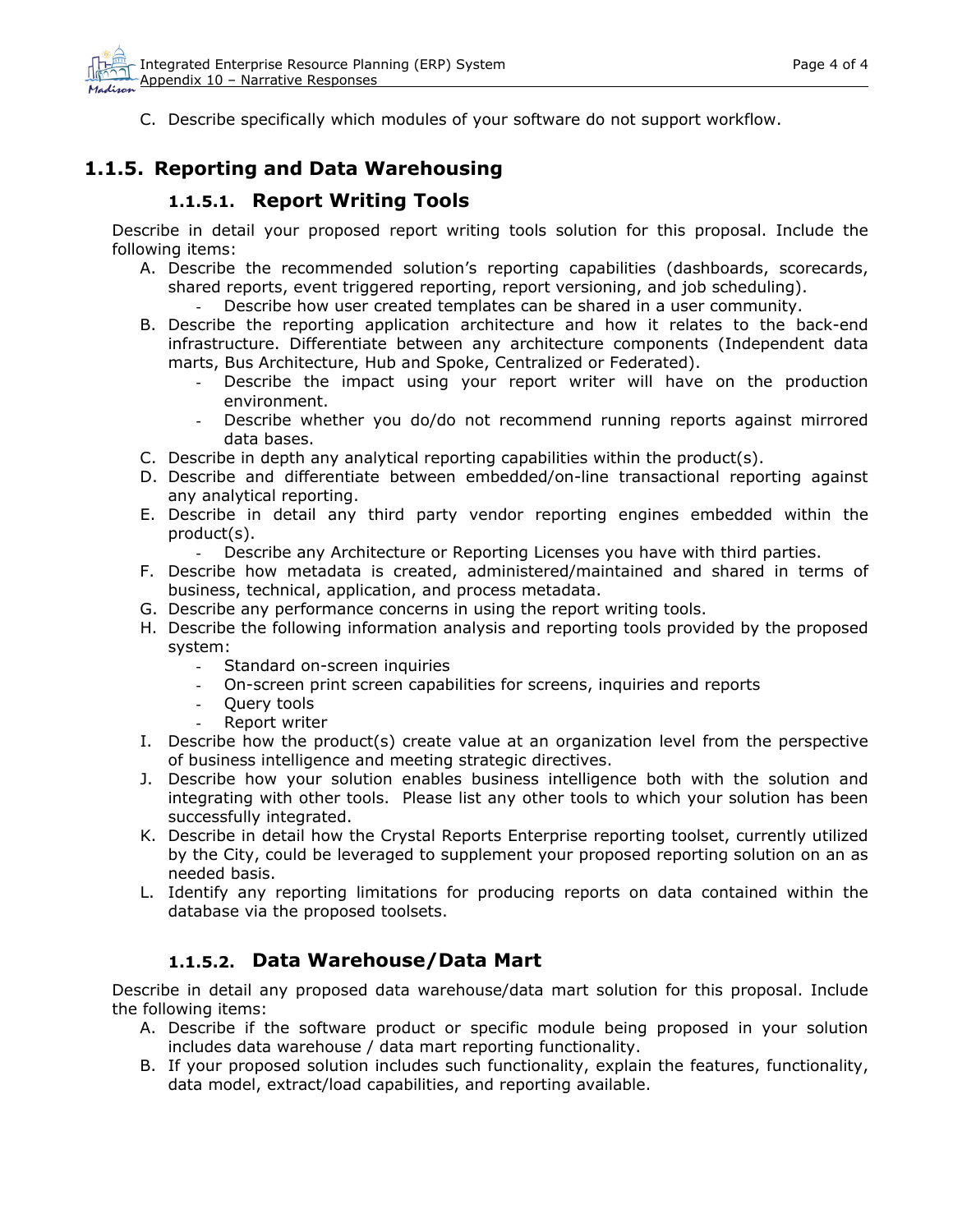## <span id="page-4-0"></span>**1.1.6. ERP Application Security**

Describe in detail your proposed solution's security tools and capabilities for this proposal. Include the following items:

- A. Describe the recommended solution's approach to role based security.
- B. Describe in detail your proposed single sign on and Active Directory solution for this proposal. Include the following items:
	- Describe in detail how the product(s) support single sign-on.
	- Describe in detail how the product(s) support active directory.
- C. Describe in detail how your proposed solution would protect the privacy of information designated as private or confidential such as social security numbers, credit card numbers, ACH transactions, human services client information, and employee health information—which is processed or stored.
- D. Describe in detail your transaction log and audit trail capabilities including the data recorded and the tools used to view and report the information.
- E. Explain any other differentiating security features within your solution.
- F. Explain why your solution is a best practice solution from a security standpoint.

## **1.1.7. Supporting Technology Questions – Time & Attendance Hardware**

Describe in detail other hardware considerations for this proposal. Please address the following items:

- A. Describe the recommended hardware alternatives available for time capture hardware which integrate with your proposed solution.
- B. What are the power / connectivity requirements for the hardware?
- C. Does the clock hardware function during a power outage?
- D. Does the clock hardware function during system downtime (ability to store information locally)?
- E. Is there separate software installed at the clock level?
- F. Explain where and when specific time entry / hours validation edits are being performed (e.g. at card swipe, at batching of entered hours with Time & Attendance, during payroll processing, etc.)

### **1.1.8. Supporting Technology Questions – Cashiering/Cash Register Hardware**

Describe in detail other hardware considerations for this proposal. Please address the following items:

- A. Describe the recommended hardware alternatives available for cashiering/cash register hardware which integrate with your proposed solution.
- B. What are the connectivity requirements for the hardware?
- C. Does the cashiering/cash register hardware function during system downtime (ability to store information locally)?

## **1.1.9. Other Technology Questions**

Describe in detail other technology considerations not covered above for this proposal. In addition, please address the following items:

A. Describe the application and technical documentation you will provide to the City of Madison.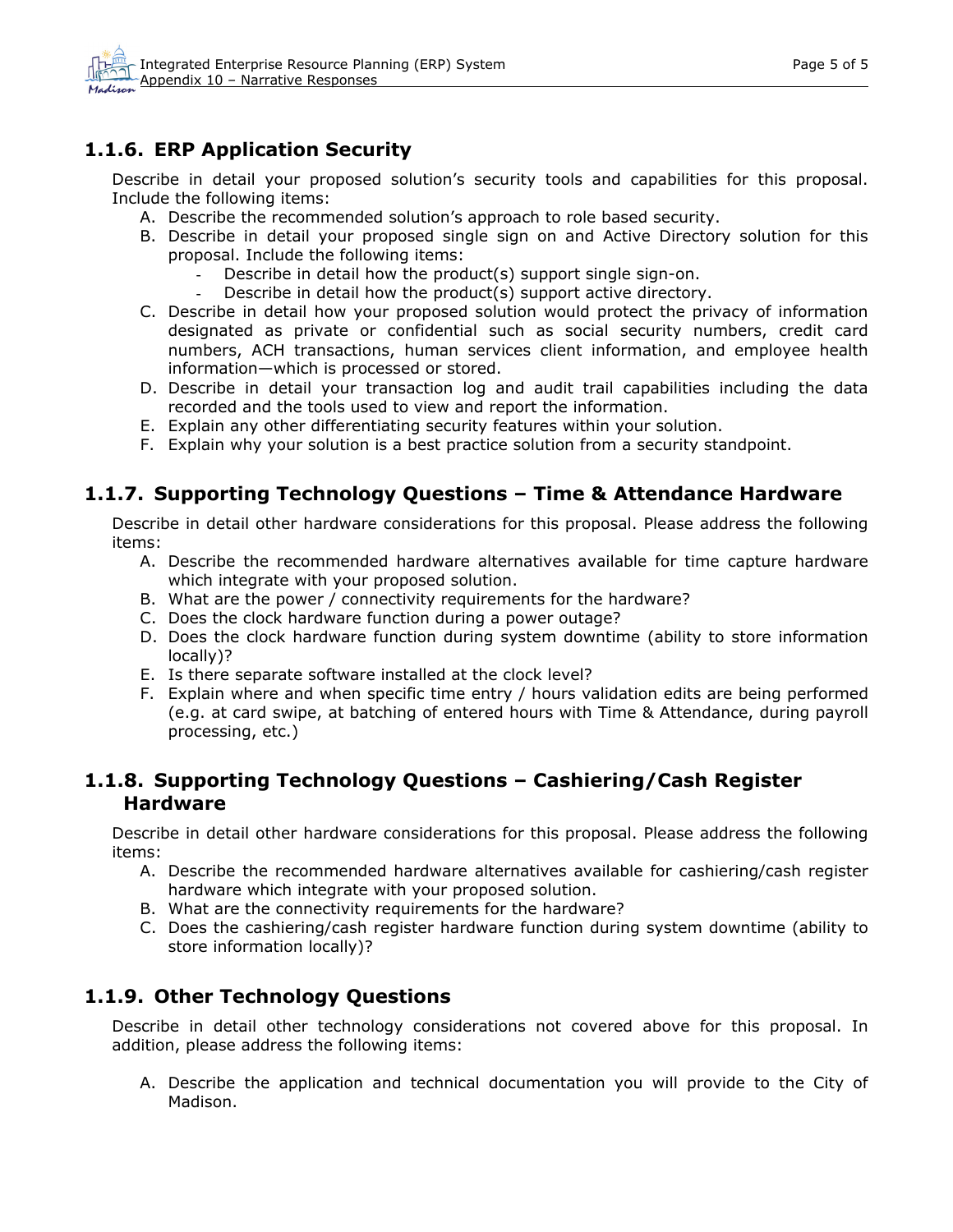- B. Describe the licensing model associated with the underlying technologies used by the proposed solution. For instance, are any of the license costs CPU-core based?
- C. Upon reviewing the guidelines detailed in Appendix 3 (Technical Background), fully explain your software's ability to conform to the requirements for City of Madison websites and describe how your software complies with the Accessibility, Portability and Security for the City of Madison Website standards.
- D. Can your software be integrated with a third party Electronic Document Management System? The City's goal is to have all documents generated out of the software sent to our system and stored in a central document repository independent of the application.
- E. Please provide a listing of expected Technical deliverables for the project (e.g. configuration documentation, interface design specifications, data conversion design specifications, etc.)
- F. Describe the speed and performance diagnostic tools and approach that will be recommended prior to and after go-live.
- G. Describe the system administration tools and utilities provided within the system and how these will add value for the City of Madison.
- H. Describe the capabilities and IT controls which exist within the software to help the City comply with increasingly stringent internal control requirements.
- I. Highlight any aspects of the proposed solution that have not historically been deployed on previous client engagements.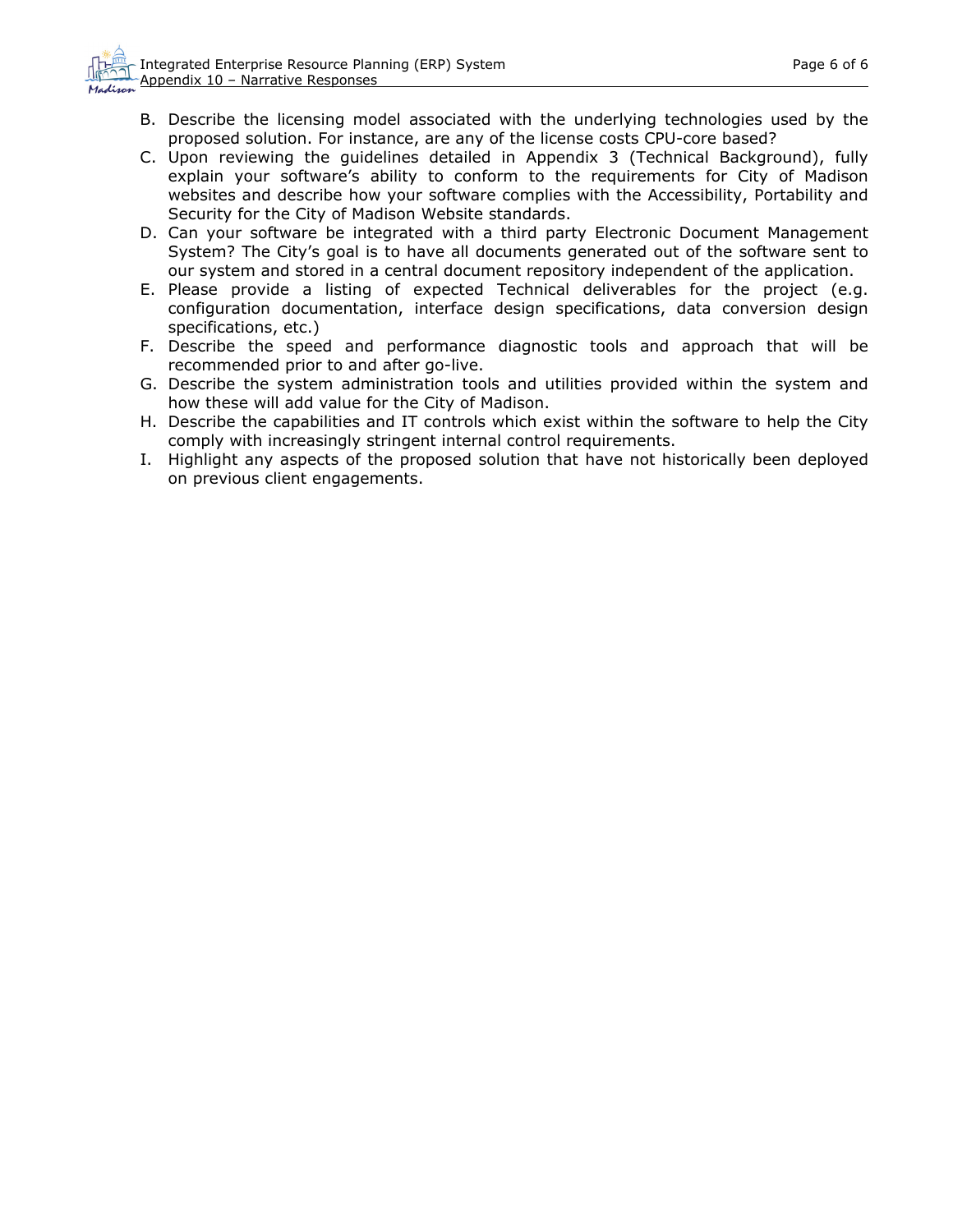## <span id="page-6-0"></span>**1.2. Implementation & Professional Services**

## **1.2.1. Implementation Work Plan – Level 2**

The City desires a Level 2 work plan as a planning and estimating tool that will be refined with the chosen vendor during contracting. The level of detail requested in a Level 2 work plan is the major phases, milestones, activities, sequencing, duration, and resources required to substantiate the scope, staffing, cost, and timeline of the project. Please provide the Level 2 implementation work plan using the chosen tool you would manage the project with.

Please include City of Madison resources within your implementation plan. The cost proposal (Chapter 8 / Appendix 11) will also ask you to quantify the City's FTE requirements to analyze the internal project cost to the City.

### **1.2.1.1. Implementation Methodology & Approach**

Please provide an overview of your implementation methodology, including a description of your approach including project initiation/planning, design, configuration, development, testing, training, conversion, and post go-live support.

In addition to your overview please address the following items:

- A. Describe how the implementation methodology proposed for the City of Madison differs from your typical approach.
- B. Describe how the implementation plan has been designed in such a way to minimize any negative impacts on existing City operations and responsibilities.
- C. Describe how the implementation plan has been designed to provide for the deployment and use of management, supervisory or other key personnel during the project. (The detailed plan below should show all management, supervisory and key personnel that will be assigned to manage, supervise and monitor the project.)
- D. Describe how the implementation plan has been designed in such a way to minimize the startup time of the project.
- E. Describe specific actions the City could take to support an accelerated start-up. Describe how the implementation plan makes use of subcontractor(s), if any, on this project.
- F. Describe how the implementation work plan will be maintained and updated throughout the course of the project.
- G. Describe your experiences with IT organizations that have successfully prepared for, implemented and supported your solution. Additionally for each experience describe what items/actions led to the organization being prepared.
- H. Describe your experiences with IT organizations that have not been successful or have struggled in preparing for, implementing and supporting your solution. Additionally for each experience describe what items/actions caused the failure or struggle, and how you would recommend the City prepare to ensure success.

### **1.2.1.2. Implementation Work Plan & Deliverables**

Please provide a detail work plan for each phase of the implementation. The work plan section should include the following:

- **A. Phases and Major activities** 
	- Description of each phase (e.g. system design, modification, installation, implementation, technical training, user training, and acceptance).
	- Description of major activities within each phase showing all significant tasks required for successful completion of the Phase objectives.
- B. **Detailed timeline** (by Gantt, Pert or other chart)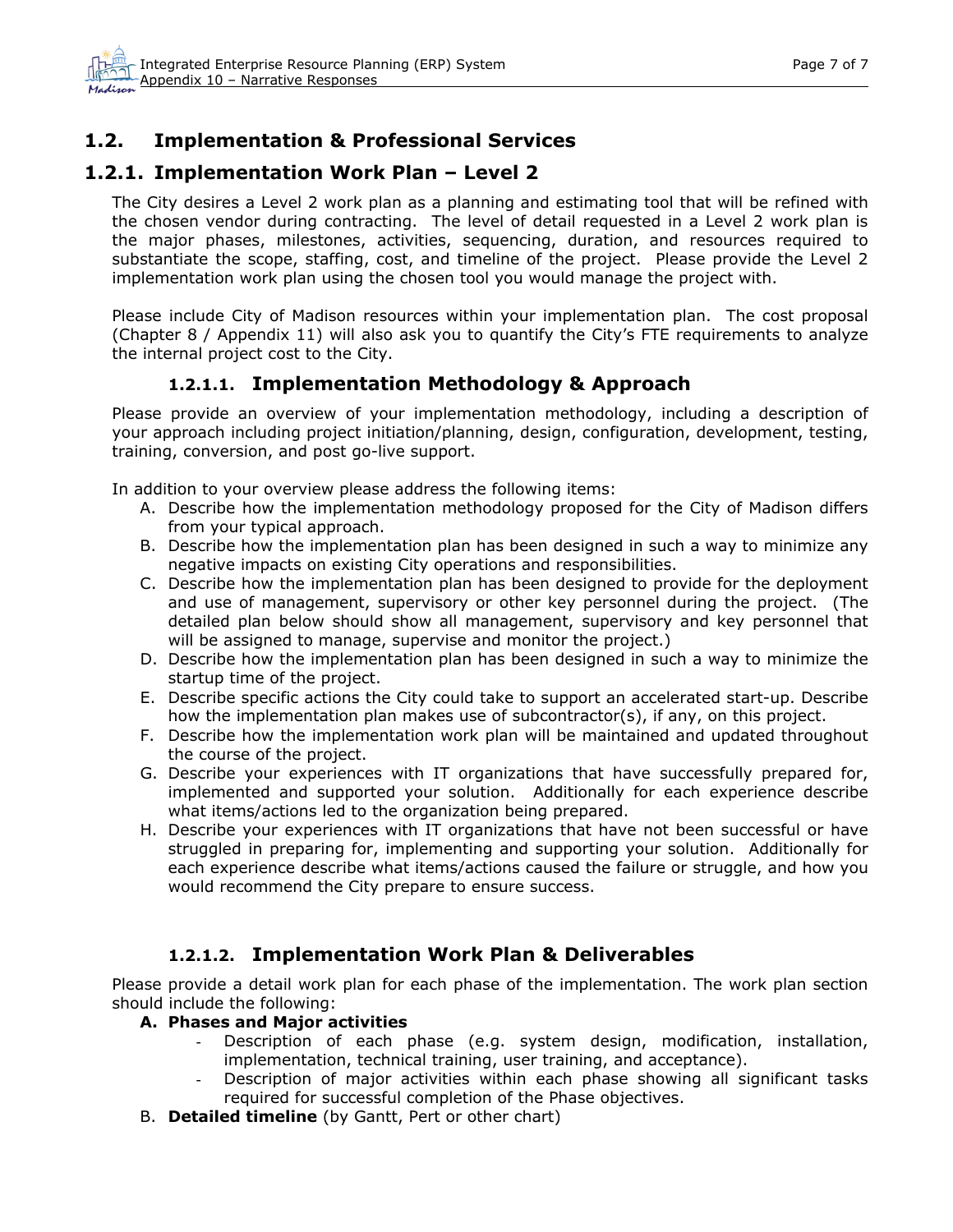- <span id="page-7-0"></span>- Timeline details for all phases indicating the start dates, end dates and milestones.
- Timeline details for all major activities indicating the start dates, end dates and milestones.
- Timeline details for all deliverables indicating the start dates, end dates and milestones.

#### **C. Resource allocations**

- Identification of hours by resource (City, vendor and any sub-contractors) for all phases.
- Identification of hours by resource (City, vendor and any sub-contractors) for all major activities.

#### **D. Deliverables**

- Comprehensive inventory of project deliverables by phase.
- Detailed description of all deliverables (e.g. process documentation, Telestaff interface specification, etc.)
- Identification of major dependencies for each deliverable.
- Detail the deliverable acceptance period for each deliverable.
- Provide samples of all major deliverables proposed.

### **1.2.2. Implementation Project Team**

Please provide a detail description of the project organization strategy for the proposed work plan. As part of your description, please address the following items:

- A. Detailed description of the team structure and roles for all firms involved (including subcontractors) and the City.
- B. Detailed description of the responsibilities for each role defined in the team structure for all firms involved (including sub-contractors) and the City.
- C. Detailed description of the number of personnel and the estimated hours for all firms involved (including sub-contractors) and the City.

### **1.2.3. Project Management**

Describe in detail your proposed project management approach for this proposal. Include the following items:

- A. Describe what status reporting and frequency of communication will be proposed for the City.
- B. Describe the project coordination, documentation, and communication tools you will provide for the project (e.g. Sharepoint)
- C. Describe the approach that will be used to manage scope and changes during the course of the project.
- D. Describe the approach that will be used to assess go-live readiness.

### **1.2.4. Testing Approach**

Describe in detail your proposed testing approach for this proposal. Include the following items:

- A. Describe the different aspects of testing included within your approach (e.g. unit, integration, security, parallel, system, stress, performance, regression, etc.).
- B. Describe the testing environment recommended for testing.
- C. Describe the user acceptance testing recommended.

### **1.2.5. Training**

Describe in detail your proposed training solution for this proposal. Include the following items:

A. Describe how a training environment would be created and maintained.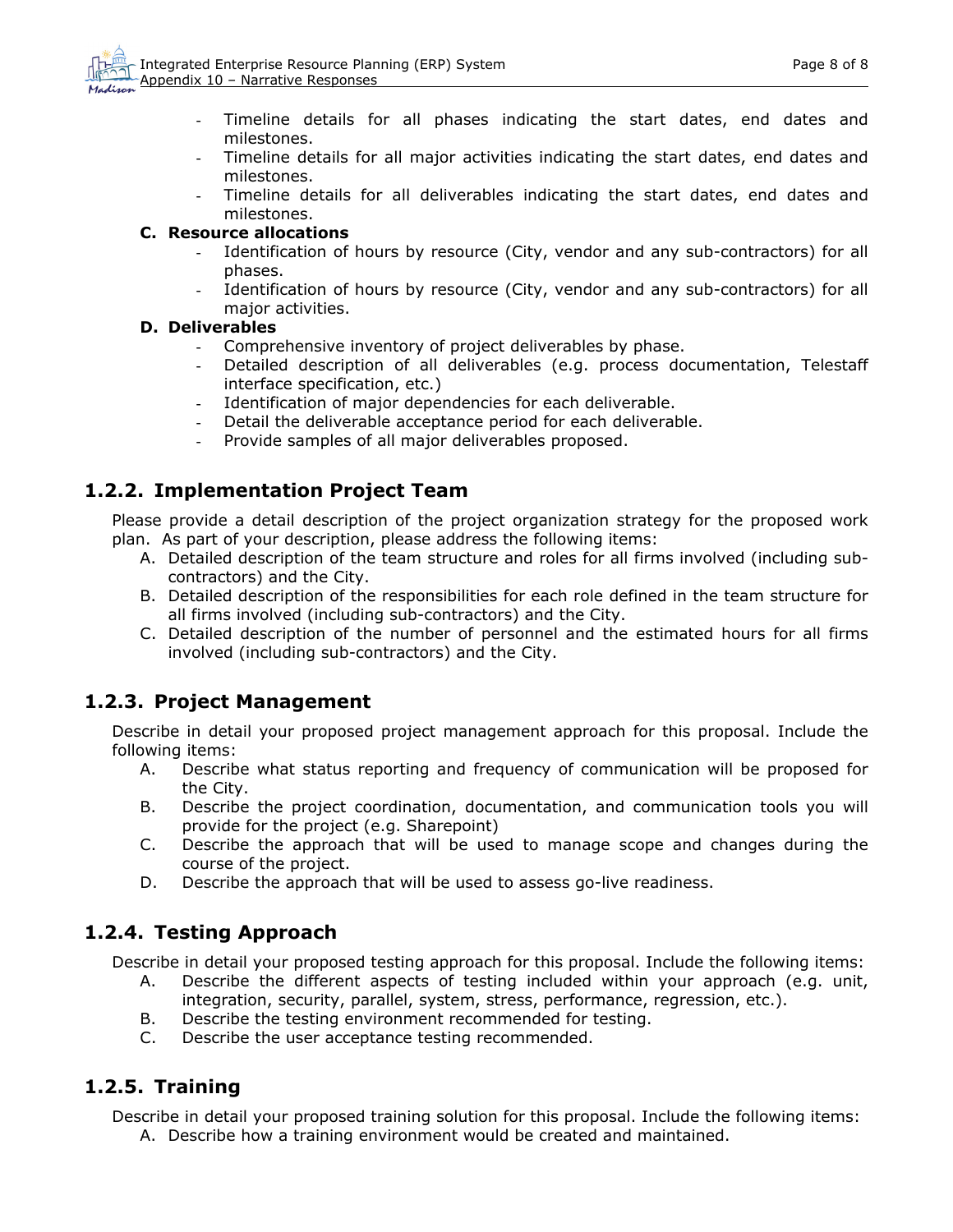- B. Describe your approach to training (i.e. on site at the City vs. at vendor facilities, train the trainer vs. train all users), training materials, and methodologies. Please include all software (including third party products) proposed in this proposal.
- C. Identify whether there is instructor-lead, classroom training available.
- D. Identify whether there is computer-based training available. If so, identify what is included in this proposal.
- E. Identify what other tools are optionally available for the City.
- F. Describe the proposed approach to process and procedure training.
- G. Provide a list of the courses proposed, with the course name, description, and hours.
- H. Provide an overview of the logistics of the proposed training approach, with attention to scheduling, locations, facilities requirements, etc.
- I. Describe in detail how training regarding the operation and use of the ERP will be delivered to each subset of the end-user community, and what tools and materials will be employed.
- J. Describe the time commitment required of each group of trainees.
- K. Describe whether or not custom training materials will be provided by the vendor based upon the City's configurations, modifications and process decisions during the implementation. If custom training material is not recommended to be provided by the vendor (i.e. the City is responsible for custom training materials), please estimate the cost for the vendor to create the custom training materials.
- L. Describe your technical training and knowledge transfer approach to IT personnel to support the ERP hardware, if necessary.
- M. Describe your IT training requirements for developers, operations, network, help desk and other IT personnel.
- N. Describe your IT training recommendations, on-site/off-site preference, methodology and knowledge transfer.
- O. Describe the certifications you offer for your software and software modules including any third party software.
- P. Describe any training tests or certifications provided to the City.
- Q. Describe the proposed methodology and approach for ongoing training. Address the procedures for training new users and for delivering refresher training to existing users.
- R. Identify whether your system includes a user reference manual and a technical reference manual.
- S. Identify whether the technical reference manual includes descriptions of the database structure, tables, and elements within the database.
- T. Identify whether all manuals are available in electronic format.
- U. Identify whether all manuals are updated with each new release of software.
- V. Identify whether error messages are described in detail, including the meaning of each error message, and the corresponding corrective actions to be taken.
- W. Identify whether documentation provides instructions for the procedures following abnormal termination including restarting the software, check point, restoration of files, and audit trails.
- X. Identify whether online help is provided.
- Y. Identify whether online tutorials are provided.
- Z. Identify whether online tutorials and online help will be customized to the City's processes. If not, identify if the vendor will track the changes made to the system that will require modifications to training materials and on line tutorials and online help.
- AA.Identify whether tutorials include leading business practices for all business processes.
- BB.Describe whether and how the help feature can be called from the specific transaction being processed (field-sensitive help).
- CC.Identify whether you assign a trainer for each implementation.
- DD. Describe the training staff needed to be provided by the City and the major roles and responsibilities.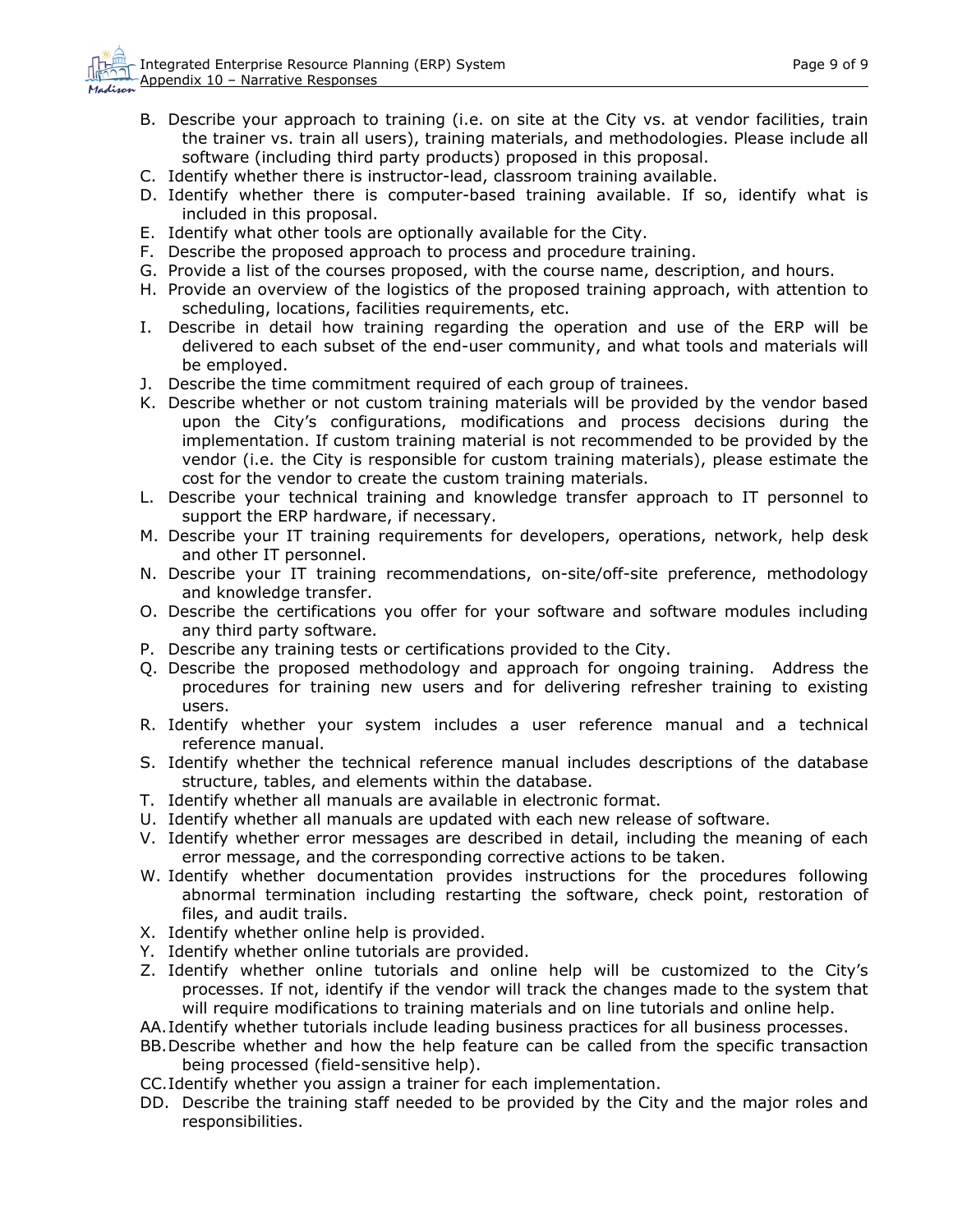<span id="page-9-0"></span>EE. Provide a sample training plan relevant to this implementation.

- FF. Provide an example of training materials provided.
- GG. Identify whether you provide a training database as part of your overall proposed solution.
- HH. Identify whether the training database is populated with training data.
- II. Describe any additional training available that is not included in this proposal but is optional to the City.
- JJ. Describe the benefits and risks to your proposed training strategy.

## **1.2.6. Data Conversion**

Refer to Appendix 7 which details expected data conversion support currently envisioned by the City.

Describe in detail your proposed data conversion strategy for this proposal. Include the following items:

- A. Describe the major activities, the primary lead (e.g. City, vendor or subcontractor), and the support role.
- B. Describe your recommended data conversion methodology and approach.
- C. Describe how data will be analyzed and how conversion methods will be assessed.
- D. Describe your recommended approach for handling the conversion of historical data.
- E. Describe any assumptions related to the data conversion requirements that you have made that the City should have completed prior to the implementation project start date.
- F. Describe how the design, build and data mapping will be completed.
- G. Describe your data conversion services for initial file population.
- H. Describe your pre-built data extract programs.
- I. Describe your pre-built data load programs.
- J. Describe your data mapping tools.
- K. Describe how testing will be performed and how data will be extracted, loaded, validated and accepted. Do data reconciliation reports exist?
- L. Describe how test plans confirm the quality and accuracy of the converted data.
- M. Describe what standard reports exist to support data conversion reconciliation.
- N. Describe your "pre-conversion", data cleansing programs, processes, & procedures.
- O. Describe your approach to providing a complete log and audit trails for all data loaded to the database during the conversion process.
- P. Describe how the proposed data conversion strategy will address different data problems that may exist in different departments.
- Q. Describe how you will help departments that encounter problems getting their data out of their existing systems.
- R. Describe your method for identifying, tracking, and fixing errors found in data population (if applicable) and data conversion.
- S. Describe difficulties that may occur during conversion and how to overcome those difficulties.
- T. Describe your approach to eliminating duplicate entries at the point of initial data population and conversion.
- U. Describe how many data conversion iterations the City is expected to complete for testing prior to the go-live conversion.
- V. Describe why the proposed approach is best for the City.

## **1.2.7. Integration Strategy**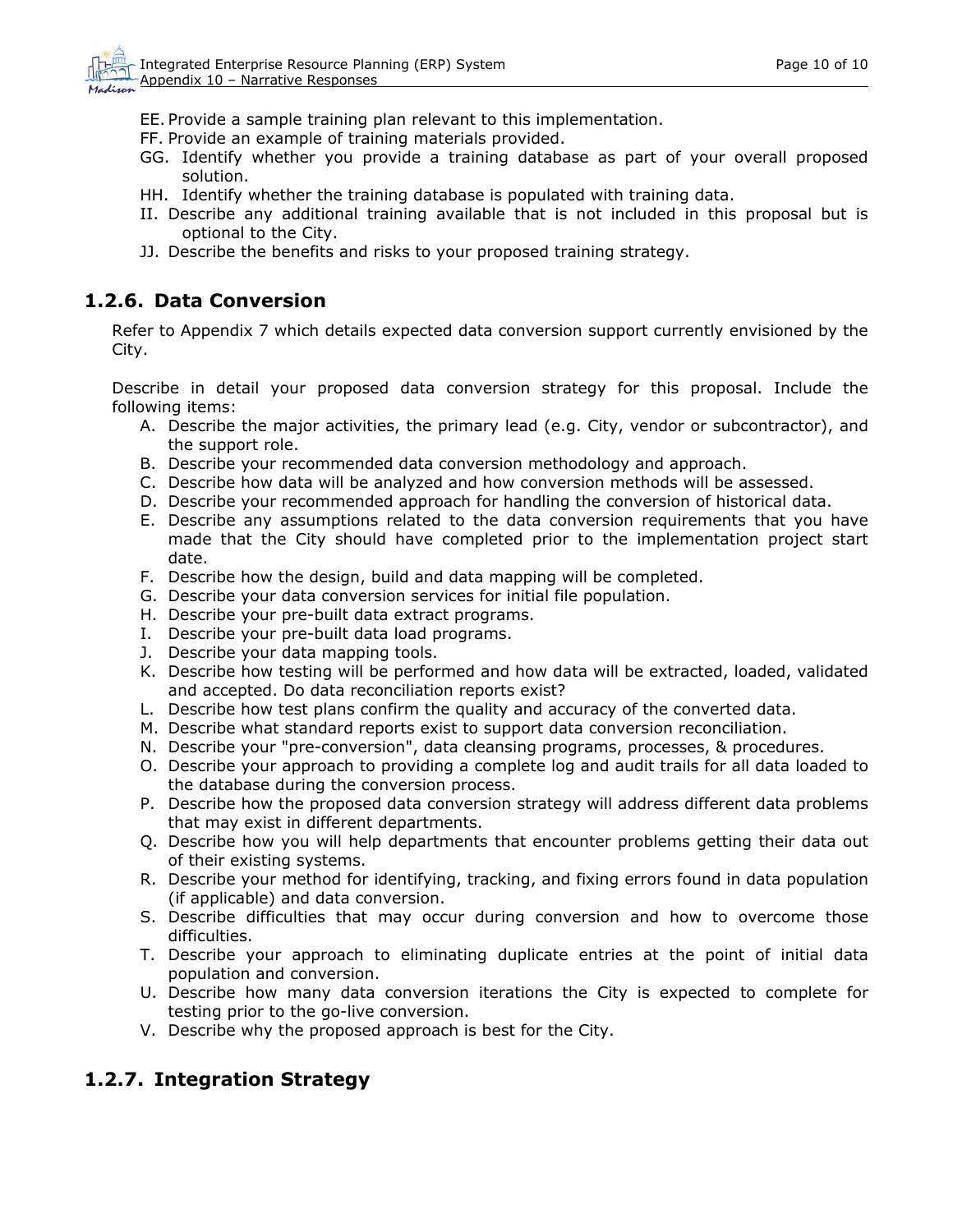<span id="page-10-0"></span>Describe in detail your proposed strategy for meeting the City's required integration for this proposal as envisioned in Appendix 5 – Future State Systems Diagram and Appendix 6 – Interface Background. Include the following items:

- A. Describe your integration to Web technologies.
- B. State any assumptions related to integration.
- C. Discuss fallback strategies in the event of interface failures.
- D. Describe why the proposed approach is best for the City.
- E. Indicate an average scenario indicating time and effort in building an interface from your solution to another application.

### **1.2.8. Interfaces**

Refer to Appendix 6 which details expected interface requirements currently envisioned by the City.

Describe in detail your proposed strategy for meeting the City's required interfaces for this proposal. Include the following items:

- A. Describe the major activities, the primary lead (e.g. City, vendor or subcontractor), and the support role.
- B. Provide a detailed description of your interface design and development approach.
- C. Describe how the proposed solution would leverage the ERP system integration tool(s) to design and configure the data transformation and data validation according to business rules.
- D. Describe the role of the City in the interface design and development.
- E. Describe the skills and/ or training required by the City staff.
- F. Describe the strategy to involve the City staff in the development and on-going maintenance of the interfaces and ensure appropriate knowledge transfer.
- G. Identify the capabilities of the proposed system to facilitate the following based on the Interface background provided in Appendix 6:
	- Data extraction for batch exports to other applications
	- Importing batch files for updates to internal files
	- Data Transformation
	- Batch scheduling
	- Real time access to external applications
- H. Identify the recommended interface approach required to interface with each City system based on the Interface background provided in Appendix 6.
- I. Describe the programming services provided for developing any necessary interfaces.
- J. The City uses several third party software packages and custom developed software for several key functions within the City:
	- CIS Infinity software for Utility/Municipal Services Billing
	- Customized City of Madison/Dane County software for tax management purposes
	- Customized City of Madison software for Special Assessment processes
	- Customized City of Madison software for Ambulance Billing processes
	- As part of the solution evaluation process, the City will determine whether to replace or integrate these existing systems with the new ERP system.
	- Business requirements have been identified in Appendices 9A, 9B, 9C, and 9D and the systems have been included in the Appendix 6 - Interface Background section of the RFP.
	- Please explain in detail your recommended approach (replace or integrate) for each system and explain the pros and cons of this recommendation. If your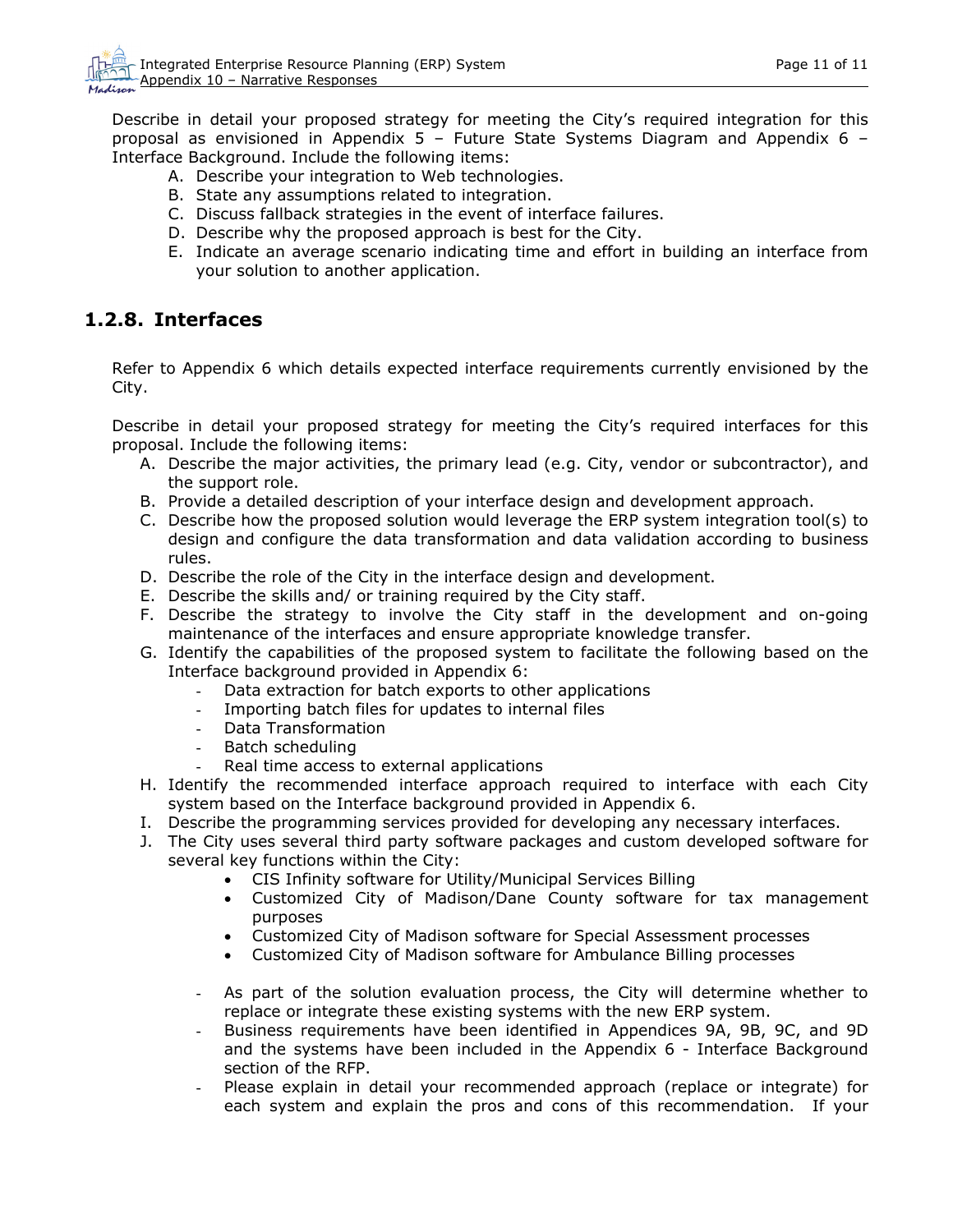recommended approach is to replace, provide a conversion cost estimate for each system recommended for replacement.

### <span id="page-11-0"></span>**1.2.9. Modification**

Describe in detail your proposed strategy for meeting any required system modifications that may be required to meet the City's business requirements as outlined in Appendices 8A, 8B, 8C, 8D, 8E, 9A, 9B, 9C, and 9D. Include the following items.

- A. Describe the proposed approach for performing analysis for areas requiring modification.
- B. Describe the proposed approach for performing design for areas requiring modification.
- C. Describe the proposed approach for building new modules and/or modifying existing modules based on the work completed during analysis and design.
- D. Describe controls that are in place to limit impacts of new or modified modules on related modules or software components that interact with the new or modified code.
- E. Describe why the proposed approach is best for the City.
- F. Identify the modules and areas of your system with standard application programming interfaces (APIs).
- G. Provide a list of published APIs.
- H. Describe how APIs and other interface components and tools work with your proposed solution. Explain how data is edited, how errors are identified and communicated for correction and how subsequent processing occurs.
- I. Describe briefly the tools and capabilities of the proposed system to facilitate the following:
	- Data extraction for batch exports to other applications.
	- Importing batch files for updates to internal files.
	- Real time access to internal files from external applications.
- J. Describe in detail the application development methodology you employ for modifications and customer development, including:
	- Conceptual design
	- Functional Specification
	- Prototyping
	- Testing
	- Training
	- **Implementation**
	- **Support**

## **1.2.10. Organizational Change Management**

The City desires to be an integral part of the change management effort. It is the City's desire to have the Proposer provide change management leadership and subject matter expertise for the project. Describe in detail your proposed solution's change management tools and approach. Include the following items:

- A. Describe your recommended change management approach.
- B. Describe the recommended timing of change management activities.
- C. Describe the recommended method of assessing change readiness.
- D. Describe your recommended communication approach.
- E. Describe the recommended frequency of communications.
- F. Describe the recommended method for communications.
- G. Describe the recommended audience for communications.
- H. Describe the recommended job aids, user manuals, or other materials designed to enhance acceptance of the new system by the user community after deployment.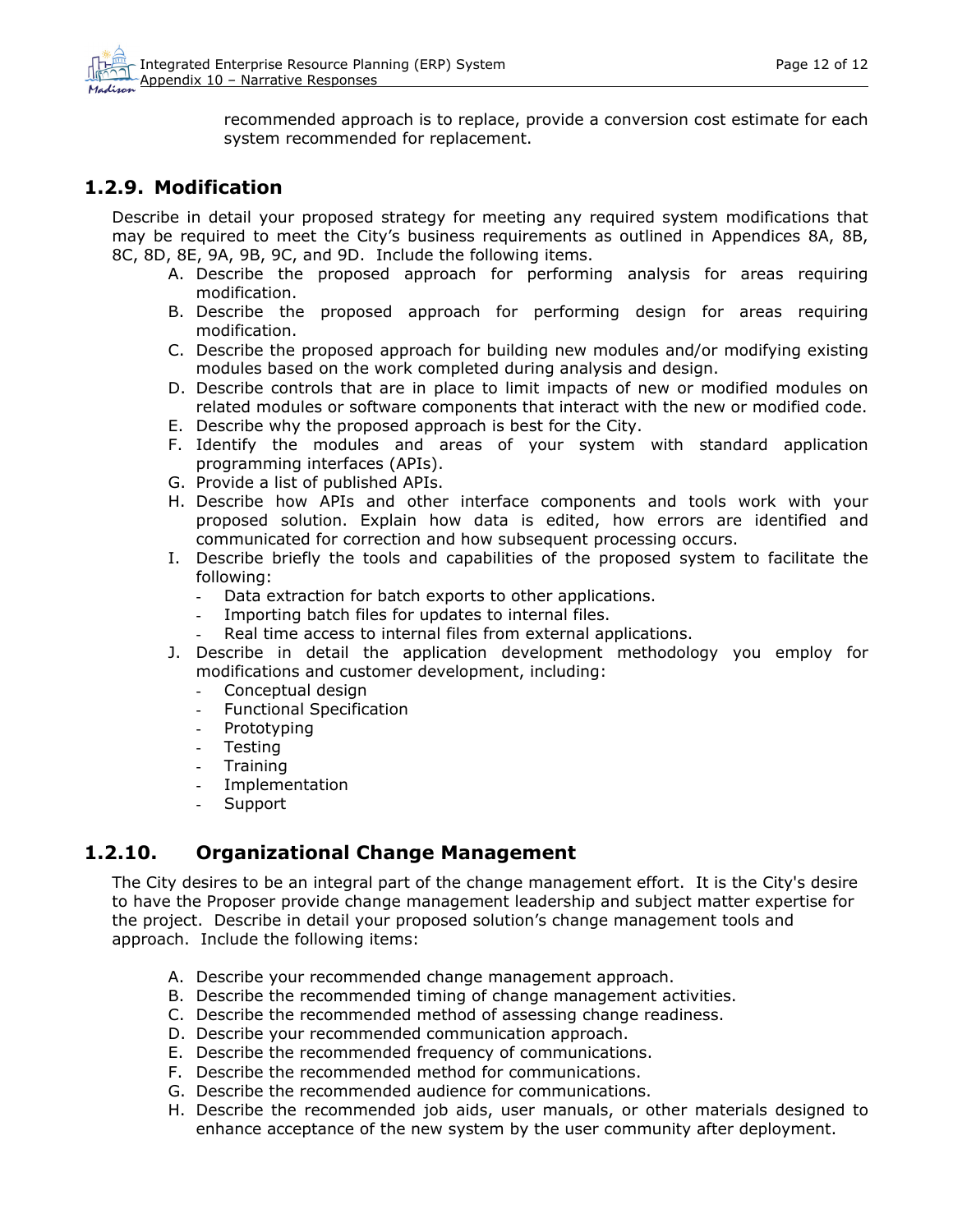- <span id="page-12-0"></span>I. Describe your approach to knowledge transfer specifically in the area of change management.
- J. Describe your recommended staffing for change management activities.

### **1.2.11. Risk Management**

Please describe in detail the proposed risk management and compliance strategy for this proposal. In addition to the overview, please address the following items:

- A. Describe your ability to comply with the following laws/regulations: HIPAA (Health Insurance Portability and Accountability Act), PCI (PCI Security Standards), GASB-34 (Financial Reporting), FISMA (Federal Information Security Management Act)
- B. Describe your ability to comply with leading practices: ISO (International Organization for Standardization – Code of Practice for Security Management), NIST (National Institute for Standards and Technology), FISCAM (Federal Information System Controls Audit Manual).

## **1.2.12. Other Implementation Questions**

In addition to the overview please address the following items:

- A. Describe the processes to safeguard the confidentiality of the City's data during the implementation activities.
- B. Describe the overall system acceptance process.
- C. Acknowledge your willingness to support an internal City of Madison or  $3<sup>rd</sup>$  party quality assurance review of the implementation project.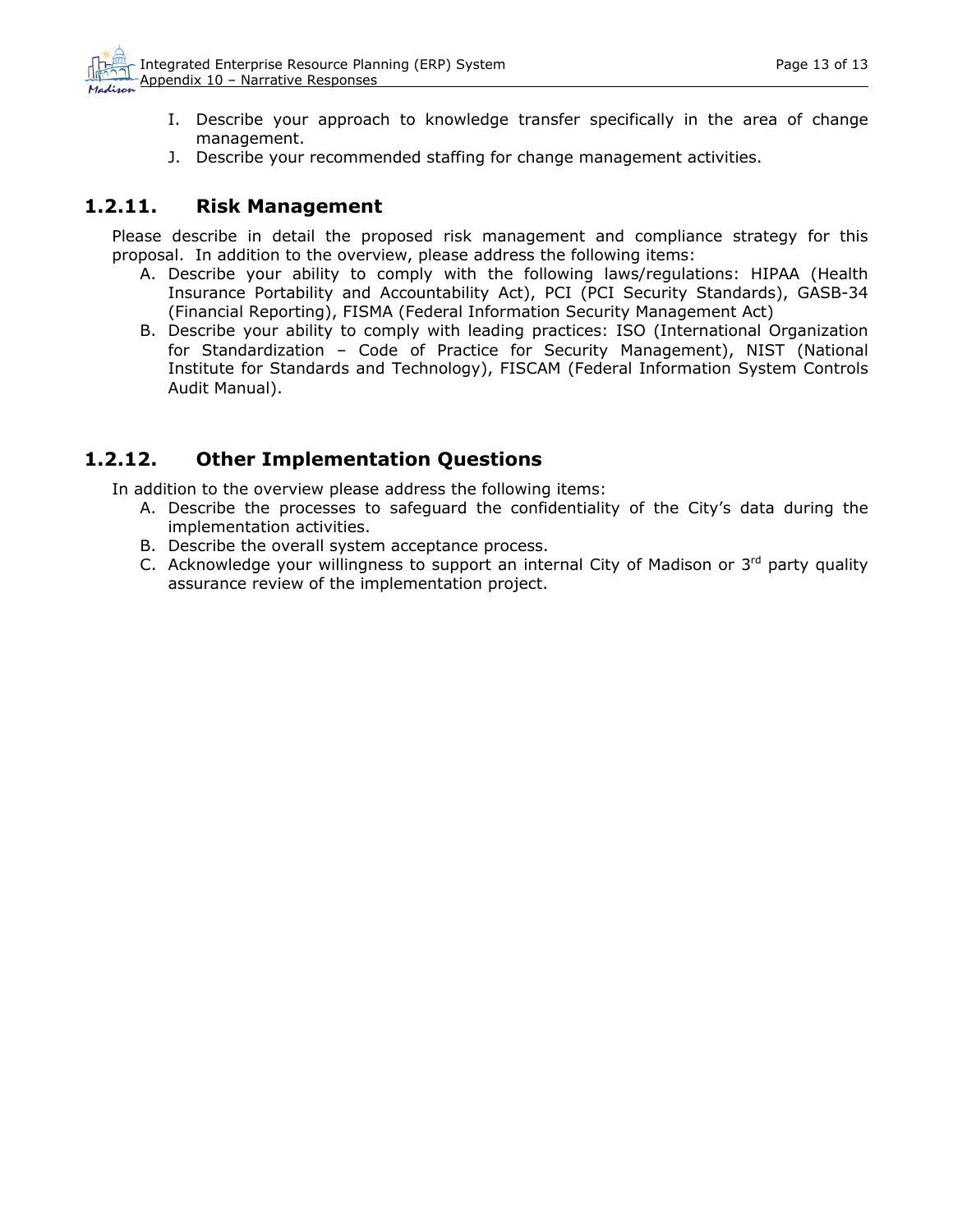## <span id="page-13-0"></span>**1.3. Maintenance, Support and Future Capabilities**

Please describe in detail your maintenance, support and future capabilities.

### **1.3.1. Recommended Support Levels**

- A. Describe the maintenance and support package you are proposing to the City.
	- 1. Fully describe terms and conditions of your annual software maintenance agreements.
	- 2. Please include a copy of your standard agreement.
- B. Describe why this is the best option for the City.
	- 1. Describe the ongoing support services provided, including hours of operation, procedures, and problem escalation measures available.
	- 2. Describe the ratio of customers to support personnel.
	- 3. Describe your customer support locations and hours of operation in terms of CST.
	- 4. Describe the committed support time for support questions.
	- 5. Describe your average response time for support questions.
	- 6. Describe your range of response time for support questions.
	- 7. Describe a typical customer support call based on an application error.
	- 8. Describe a typical customer support call based on a data error (interface not working, data not replicating).
	- 9. Describe a typical customer support call based on a report not working properly or displaying incorrect data.
	- 10. Describe the follow-up process with a client after resolution of a help desk call.
	- 11. Identify whether the support is available seven (7) days a week, 24 hours a day. If so, identify the cost above your recommended support.
	- 12. Describe your support staffs ability to "log in" to the customer system for certain types of support. Explain the process and the security supporting the process.
	- 13. Identify whether onsite support is available if needed. Describe how onsite support costs are handled.
	- 14. Describe the available web-based support options.
	- 15. Describe any web-based reporting tools available to review open/pending support issues.
- C. Describe the other maintenance and support packages available to the City that are not proposed (including Helpdesk type support)

### **1.3.2. Issue Escalation**

- A. Describe the recommended escalation procedures. Please provide a copy of the documented procedure.
	- Describe how a problem is determined to be the responsibility of the Proposer.
	- Describe the levels of severity and examples within those levels.
- B. Describe the dispute resolution process followed if a disagreement arises regarding where the root cause and responsibility for a system issue lies.
- C. Describe how customer initiated enhancements are formally addressed.

### **1.3.3. Warranty**

A. Explain the service levels in the Proposer's standard warranty agreement. Note that the City reserves the right to negotiate the standard service levels provided by the Proposer, if necessary.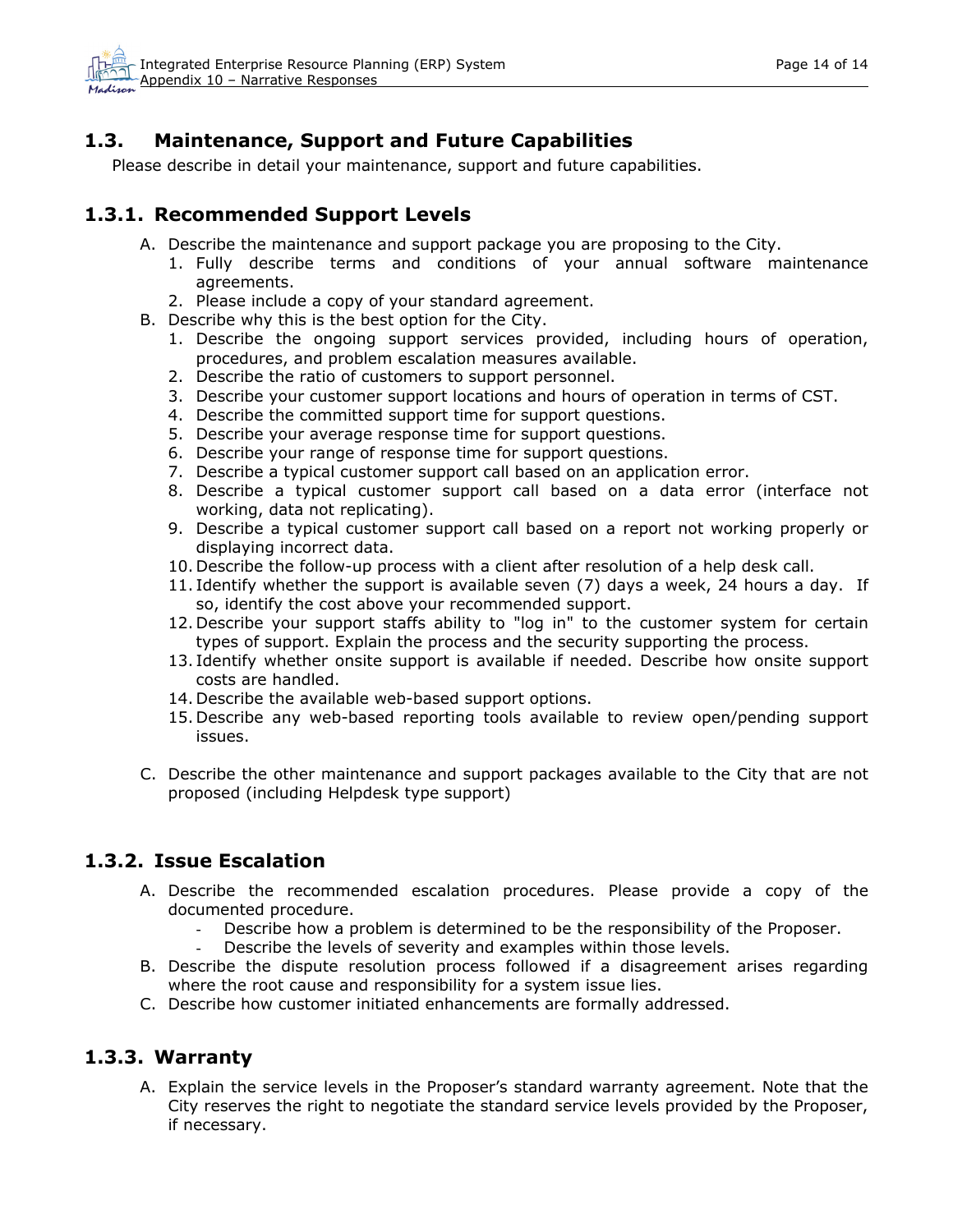- <span id="page-14-0"></span>B. Describe the performance guarantees and problem escalation procedures during the warranty period.
- C. Identify whether software "bugs" are covered completely under annual maintenance/support contract.

## **1.3.4. Modification, Update, and Release Schedules**

- A. Describe the Proposer's intentions and timeline for software updates and releases in the next 10 years.
- B. Describe how major releases, updates, and patches are provided and applied to your customers.
- C. Describe the recommended testing and acceptance process for major releases, updates, and patches.
- D. Describe how many versions are supported at any point in time and the oldest version that the City could maintain while still being provided with maintenance and support.
- E. Describe the steps required to install new releases, and what automated tools are provided to facilitate the process.
- F. How long does the system need to be down for:
	- o Regular maintenance
	- o Application updates, changes, fixes, patches, etc.
	- o Emergency fixes.
- G. For modifications and updates, is there a requirement for a complete rebuild, or can net changes be applied?
- H. What is a normal schedule for your customers to apply application changes? (E.g., anytime, over night, weekends)
- I. Describe the effort needed to support a major upgrade. Include a description of City responsibilities and vendor responsibilities (whether or not a vendor is needed to be contracted for a major upgrade).
	- o Describe the costs associated with new software releases.
	- o Describe how customers are trained on new releases.
	- o Describe the documentation available for new releases.
- J. Please outline your long term research and development plans for extended modules, for example social services case management, customer relations management, public works construction management; including an estimated timeframe for release of such modules.
- K. Describe the process your firm will follow to track and integrate City-mandated changes into your system. How do you prioritize change requests?
- L. Describe how customer initiated enhancements are formally addressed.

### **1.3.5. Backups and Recovery**

Describe in detail your proposed solution's backup and recovery capabilities for this proposal. Include the following items:

- A. Describe the proposed process to ensure quick recovery in the case of disk, CPU, or other hardware failure.
- B. Describe how the proposed solution's ability to execute a synchronized complete recovery.
- C. Describe the product(s)' ability to support transaction level auditing and rollback/recovery to ensure internal integrity of all transactions.
- D. Describe the recommended application architecture, infrastructure requirements, and configuration to meet industry standards for backup and recovery requirements for a business-critical application.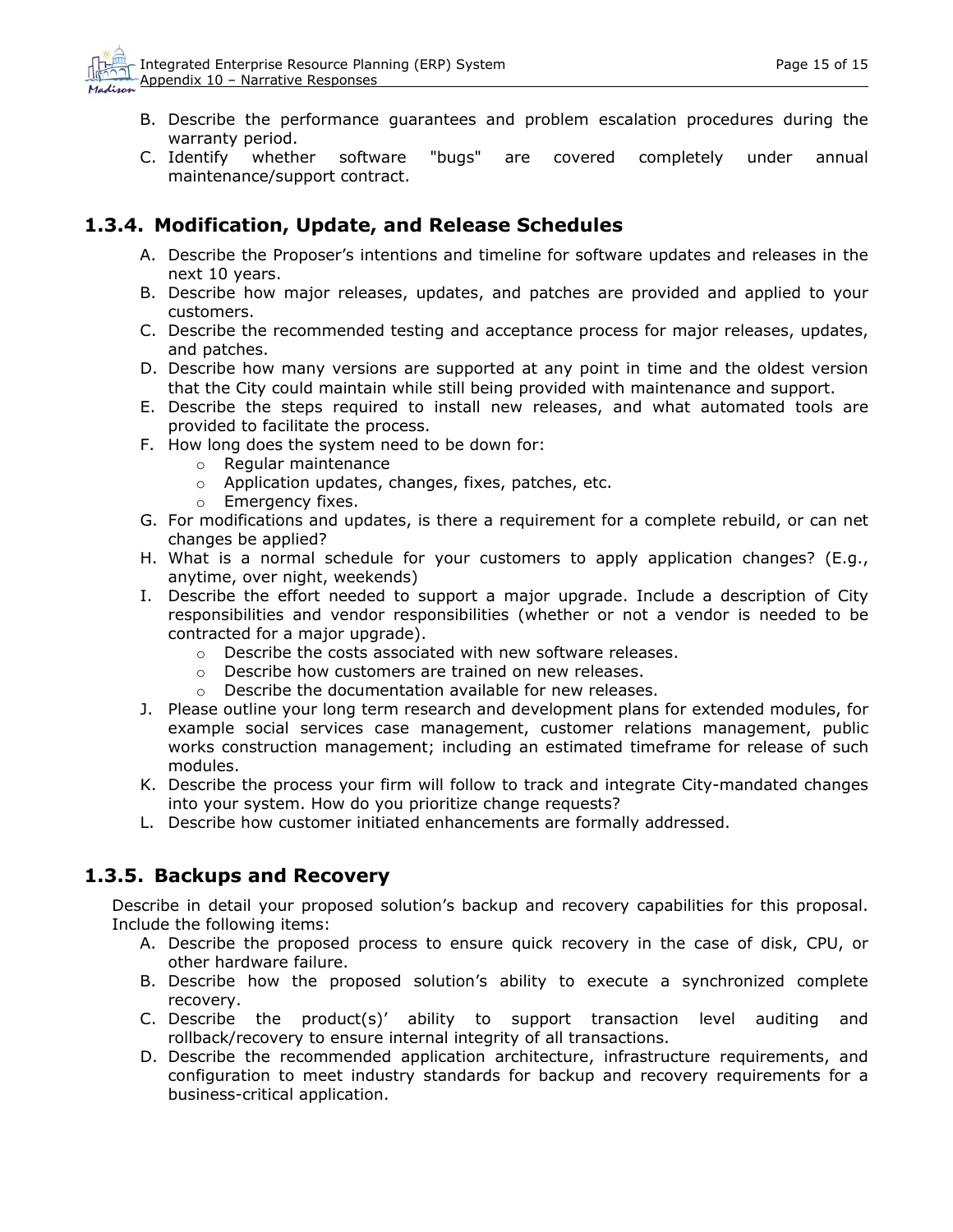## <span id="page-15-0"></span>**1.3.6. Maintenance Team Organization**

#### **1.3.6.1. Software Vendor Roles**

Please describe in detail the proposed software vendor maintenance roles for this proposal. In addition to the overview please address the following items:

- A. Describe your support levels and agreements, the support process along with your staffing support levels including technical, functional and operational support.
- B. Describe your assumptions for long term maintenance and support provided by the software vendors, including third party product providers.
- C. Describe your standards, capabilities and processes for maintenance and support, problem reporting, fixes, documentation and web-accessible knowledge base, service level agreements and remote/local access.
- D. Describe your assumptions and requirements around staffing resources for system maintenance and systems support functions.
- E. Identify the percentage and number of support personnel within your company assigned to the products proposed to the City.
- F. Identify the percentage and number of research and development personnel within your company assigned to the products proposed to the City.
- G. Describe your support personnel locations and hours of operation in terms of the United States Central Time.

#### **1.3.6.2. Implementation Consultant Roles**

Please describe in detail the proposed implementation consultant maintenance roles for this proposal. In addition to the overview please address the following items:

Describe your assumptions for long term maintenance and support provided by the implementation vendors, including subcontractors.

#### **1.3.6.3. City Roles and Staffing Resource Requirements**

Please describe in detail the proposed City maintenance roles and staffing resource requirements for this proposal. In addition to the overview please address the following items:

- A. Describe your assumptions for long term maintenance and support provided by the City.
- B. Describe the developer knowledge base and skill sets needed to support your recommended solution in the roles of business analyst, technical or programmer analyst and data base administrator.
- C. Describe the IT staffing needs and roles with responsibilities required to support your recommended solution on an on-going basis after implementation including, but not limited to, the application of updates, fixes, patches, other maintenance and new releases for an organization similar in size and scope to the City of Madison.

## **1.3.7. Adaptability and Extensibility**

- A. Describe in detail your proposed solution's systems adaptability for this proposal. Include the following items:
	- Describe the product(s) flexibility to be adapted to new business requirements and how any new data elements show up in back-end reports.
	- Describe how the product(s) are scalable over time, and how in spite of an increasing number of users, increasing complexity of queries and increasing volume of data, they can continue to operate efficiently without negatively affecting system performance.
- B. Describe in detail your proposed upgrade tools solution for this proposal. Include the following items:
	- Describe how your solution will be upgraded in a production environment.
	- Describe how any configurations done by the City will be incorporated into the upgrade.